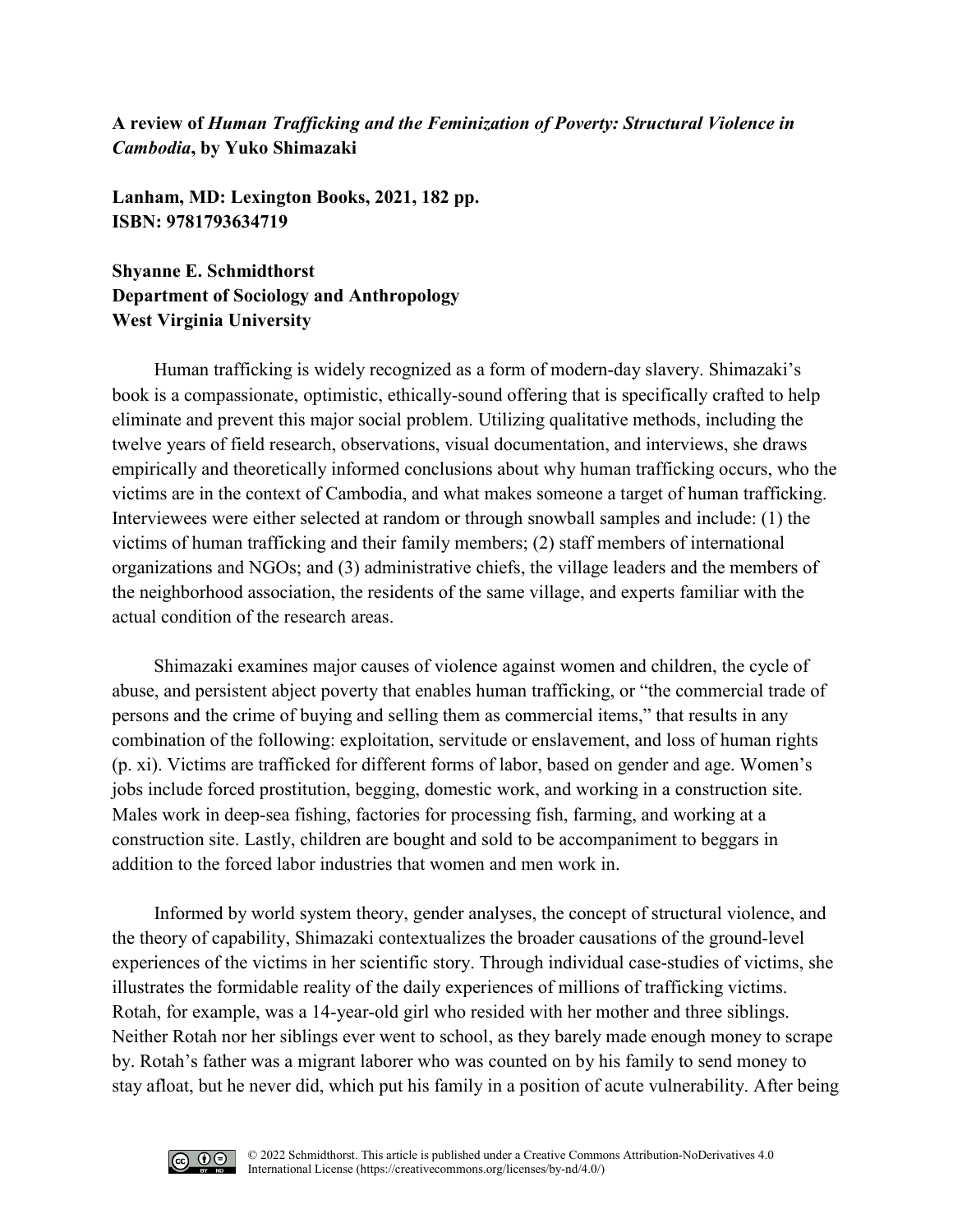deceived into human trafficking by a family "friend" that she thought she could trust, she was sexually abused, prostituted, and forced to do domestic labor. Because of long-enforced traditional gender norms in Cambodian society, and despite the fact that she was raped and justice was served to the offender, she was shunned and abused by previously friendly inhabitants of her rural village.

As a second example, Niam was a 43-year-old woman who had moved to Poipet. A woman acquaintance, who turned out to be a trafficker, convinced her to "rent" her two-year-old child in exchange for desperately needed money. Though she was suspicious of the offer, she eventually gave in and would bitterly regret that she would never see her daughter again. The author highlights the complex dynamics of the situation, as Niam's children were abused by her as a chain reaction to the domestic violence she experienced from the drunken, unemployed father of the children. Shimazaki observes that Niam could be perceived as either an offender who sold her daughter or as a victim whose daughter was trafficked.

This book is an important contribution to the international rural criminological literature, as the author captures unique challenges associated with rurality in Cambodia and Greater Mekong. From one example of many, utilizing the case-study of 20-year-old Kunitah, the author demonstrates how the lack of the rural community's support can exacerbate the chain-reaction of poverty. Kunitah, the youngest of four siblings, was the victim of domestic violence since childhood, and on a daily basis, she was kicked and beaten with a wooden stick. After being forcefully raped twice, she finally gained the courage to inform her parents, and as a result, they were ashamed. Word spread around the village that Kunitah was a victim of domestic violence, and this ended up being a proverbial nail in the coffin to her family socially, as they were now entirely isolated, as opposed to just being discriminated against for their poverty before the incident. Kunitah was approached by a trafficker while selling vegetables in the fruit market, and was taken to a brothel, kept in a locked room, and was never paid. As victims like Kunitah are silenced, representing a form of structural violence, the reader can see how it this form of slavey is perpetuated by the lack of a system of mutual support for victims.

The author recognizes the numerous types of abusive behaviors that trafficking victims endure (i.e., physical, emotional, and sexual), but did not explicitly employ the term *polyvictimization*, (multiple victimizations of different kinds), which may have more accurately captured the range of violent experiences human trafficking victims endure. Furthermore, an informed application of Kelly's (1987) *continuum of sexual violence* may have accounted for the more nuanced, interlinked experiences of trafficking victims. Moreover, additional theoretical and cultural knowledge regarding the relationship between violence and masculinity in the Cambodian context would have been especially informative in understanding the feminization of poverty. Nonetheless, Shimazaki leaves the reader with a base theoretical toolkit and informative takeaways of the force of violence in the Cambodian context.